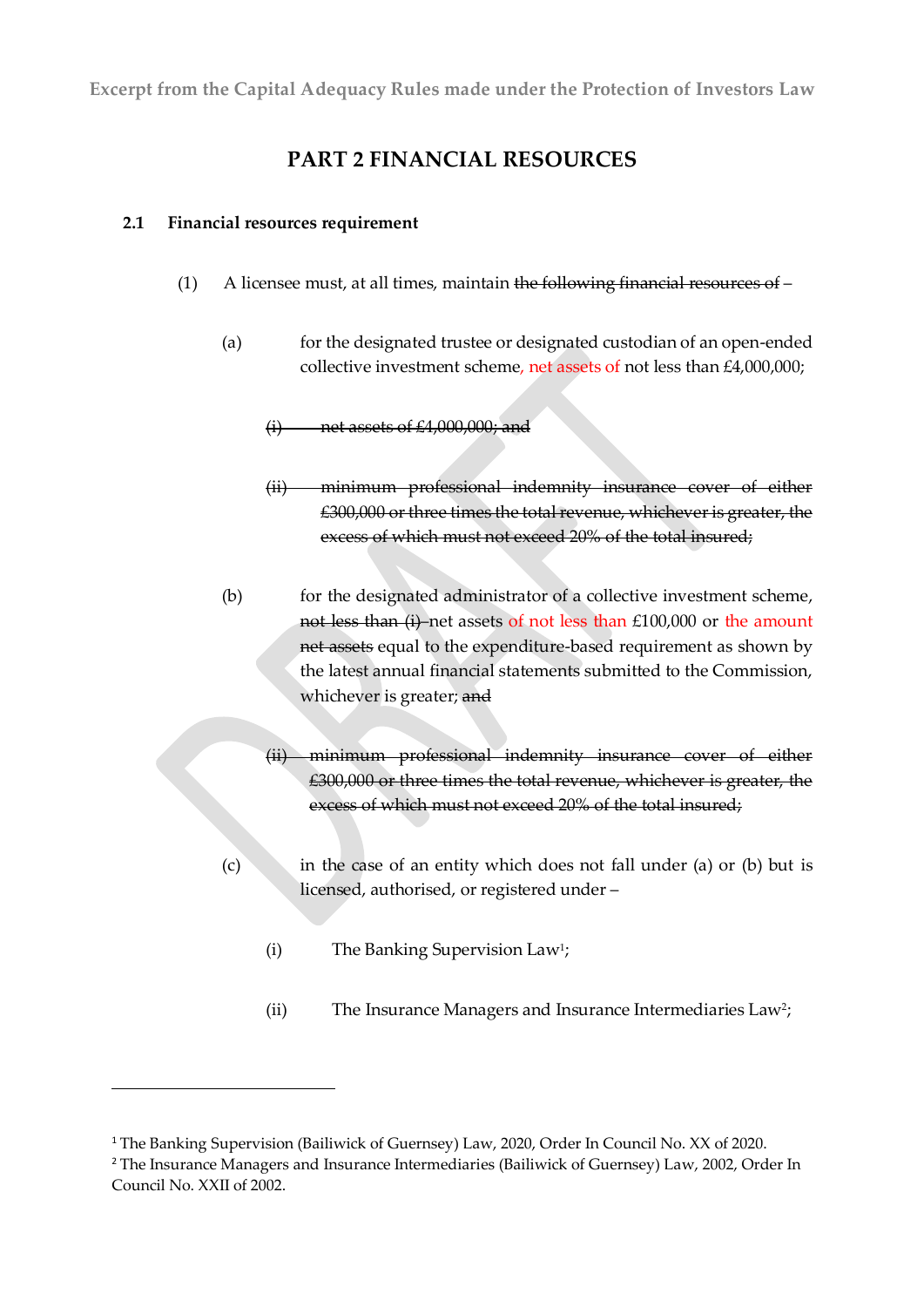- (iii) The Insurance Business Law<sup>3</sup>; or
- (iv) The Regulation of Fiduciaries, Administration Businesses and Company Directors, etc. Law<sup>4</sup>,

capital and solvency requirements as set out under the relevant law and where confirmed in writing by the Commission, those financial resources as set out under the relevant law;

- (d) in the case of a licensee with no physical presence, meaning staff and premises, in the Bailiwick  $w$  how hich does not fall under (a), (b), or (c), net assets the higher of -
	- (i) £10,000; or
	- (ii) net assets and professional indemnity insurance cover (ii) an amount which is, in the opinion of its directors, sufficient to meet its commitments and to withstand the risks to its business;
- (e) in all other cases,
	- $(i)$  net assets of not less than £25,000 or the amount net assets equal to the expenditure-based requirement, whichever is greater. and
	- (ii) minimum professional indemnity insurance cover of £250,000 or three times total revenue, whichever is the greater, the excess of which must not exceed 20% of the total insured.
- (2) Licensees must follow the framework for the calculation of financial resources requirements as set out at Schedule 1.

<sup>&</sup>lt;sup>3</sup> The Insurance Business (Bailiwick of Guernsey) Law, 2002, Order In Council No. XXI of 2002. <sup>4</sup> The Regulation of Fiduciaries, Administration Businesses and Company Directors, etc. (Bailiwick of Guernsey) Law, 2020, Order In Council No. XIX of 2020.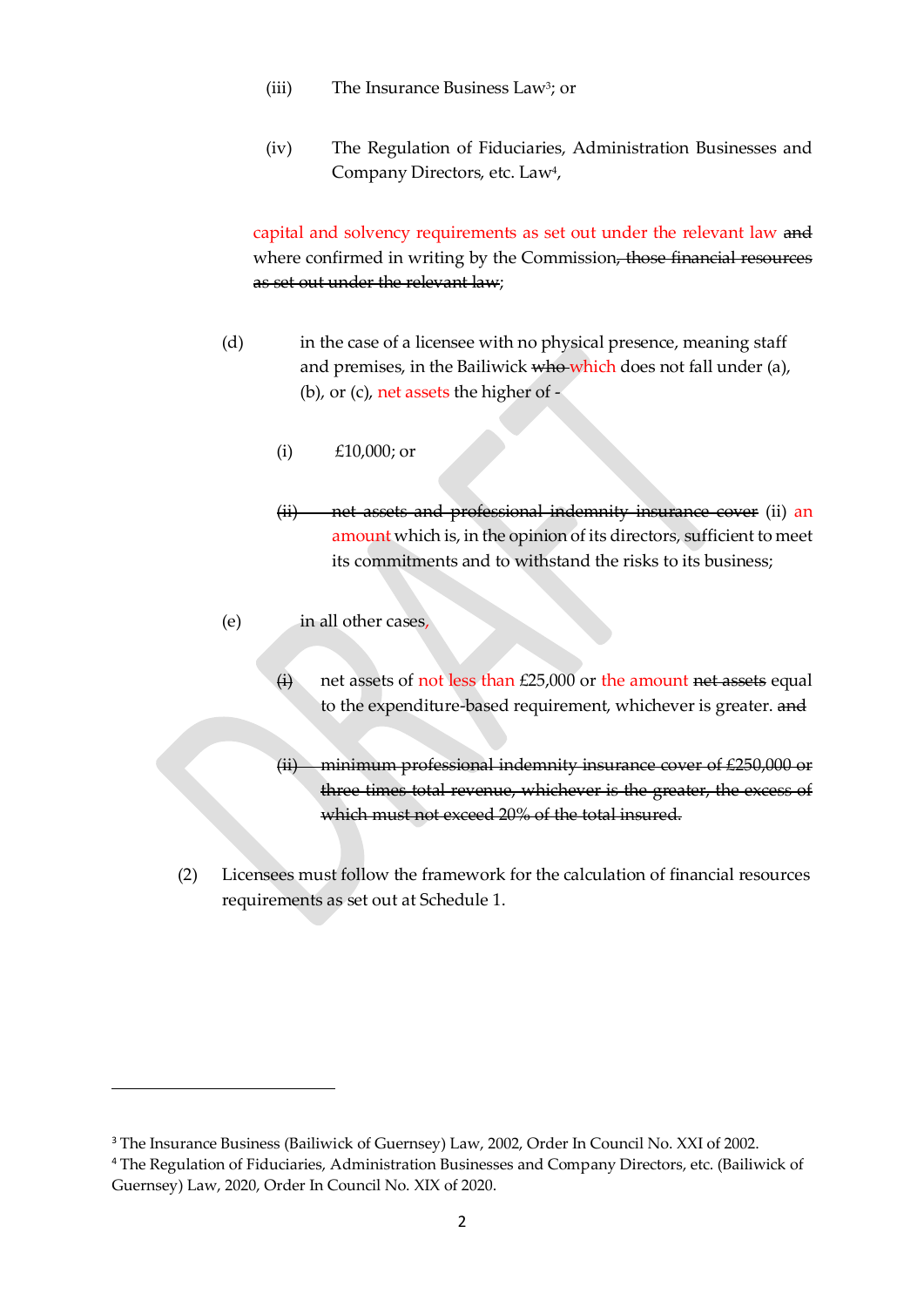## **PART 2A INSURANCE ARRANGEMENTS**

#### **2A Professional indemnity insurance**

(1) A licensee must maintain professional indemnity insurance ("PII") cover which is commensurate with the size and nature of its business.

#### Guidance

For the avoidance of doubt, the PII policy can be in the form of commercial insurance as commonly seen in the market or captive insurance. Both forms are accepted given that the risk is transferred from the licensee or its group. The policy may or may not have the term "professional indemnity insurance" included in its description.

The consideration by a licensee of its insurance requirements should be clearly documented at local board or senior management level to demonstrate how the decision was made. The Commission expects all licensees, whether or not they are part of organisations with offices elsewhere, to consider the insurance requirements for the entities in the Bailiwick of Guernsey.

Where a local operation is part of a group and the local board or management do not consider the cover available to the Guernsey licensee to be adequate the Commission expects the board or management to make arrangements to maintain appropriate cover. This may include purchasing a separate policy for the local operation.

#### **Minimum indemnity limit and excess of the PII policy**

- (2) For the designated trustee or designated custodian of an open-ended collective investment scheme and the designated administrator of a collective investment scheme, the minimum indemnity limit for any one claim and in the aggregate must equal or exceed the greater of –
	- (i) three times total revenue relevant income; or
	- (ii)  $\pounds 300,000 \pounds 1,000,000$ ,

where the relevant income shall be based on the latest audited financial statements or, for new businesses, estimated figure for the first year.

The excess of the PII policy must not exceed 20% of the total insured.

- (3) In the case of a A licensee with no physical presence, meaning staff and premises, in the Bailiwick which does not fall under rule 2A(2), must maintain PII cover which is, in the opinion of its directors, sufficient to meet its commitments and to withstand the risks to its business.
- (4) In all other cases, the minimum indemnity limit for any one claim and in the aggregate must equal or exceed the greater of –
	- (i) three times total revenue relevant income; or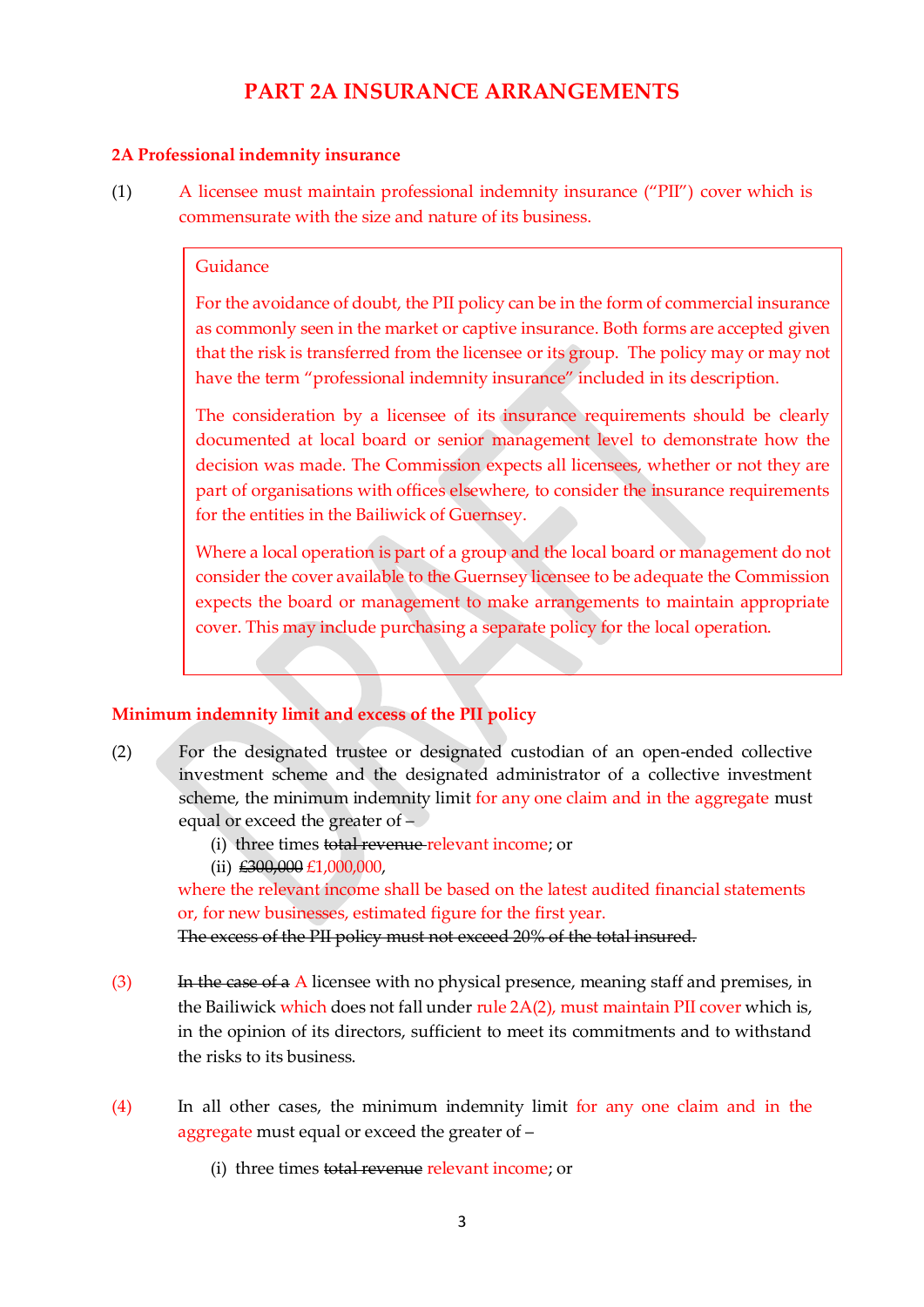(ii) £250,000,

where the relevant income shall be based on the latest audited financial statements or, for new businesses, estimated figure for the first year. The excess of the PII policy must not exceed 20% of the total insured.

(5) For the purpose of Rule 2A, "relevant income" means income from controlled investment activity and any other regulated activity, where applicable.

#### Guidance

The relevant income should be based on the latest audited financial statements at the time of PII renewal.

For the avoidance of doubt, insurance cover based on a prior year's audited financial statements does not need to be amended before the next annual renewal following the release of the following year's financial statements. However, a licensee should consider whether to arrange additional cover in the event that the audited financial statements show a material increase in relevant income.

Income from "other regulated activity" will include income from regulated activity within the meaning of The Regulation of Fiduciaries, Administration Businesses and Company Directors, etc. Law, where applicable.

(6) Notwithstanding Rule 2A(2), (3) and (4) above, a licensee is not required to have aggregate insurance cover exceeding £10,000,000 provided that the Board of the licensee has considered and decided that such level of cover is appropriate and sufficient for its business. The licensee must be able to evidence the board assessment if requested by the Commission.

#### Guidance

For the avoidance of doubt, Rule 2A(6) is also applicable to a licensee which is a part of a group and relies on PII cover provided by the group. For this case, the consideration should ensure that the group PII policy is appropriate for the licensee.

#### **Guidance**

Excess: Consideration should be given to the excess per claim on the PII policy and whether it is appropriate for the licensee taking into account its financial position. Specifically, the licensee should ensure that it will be able to fund the excess in the event that a claim is made on the PII policy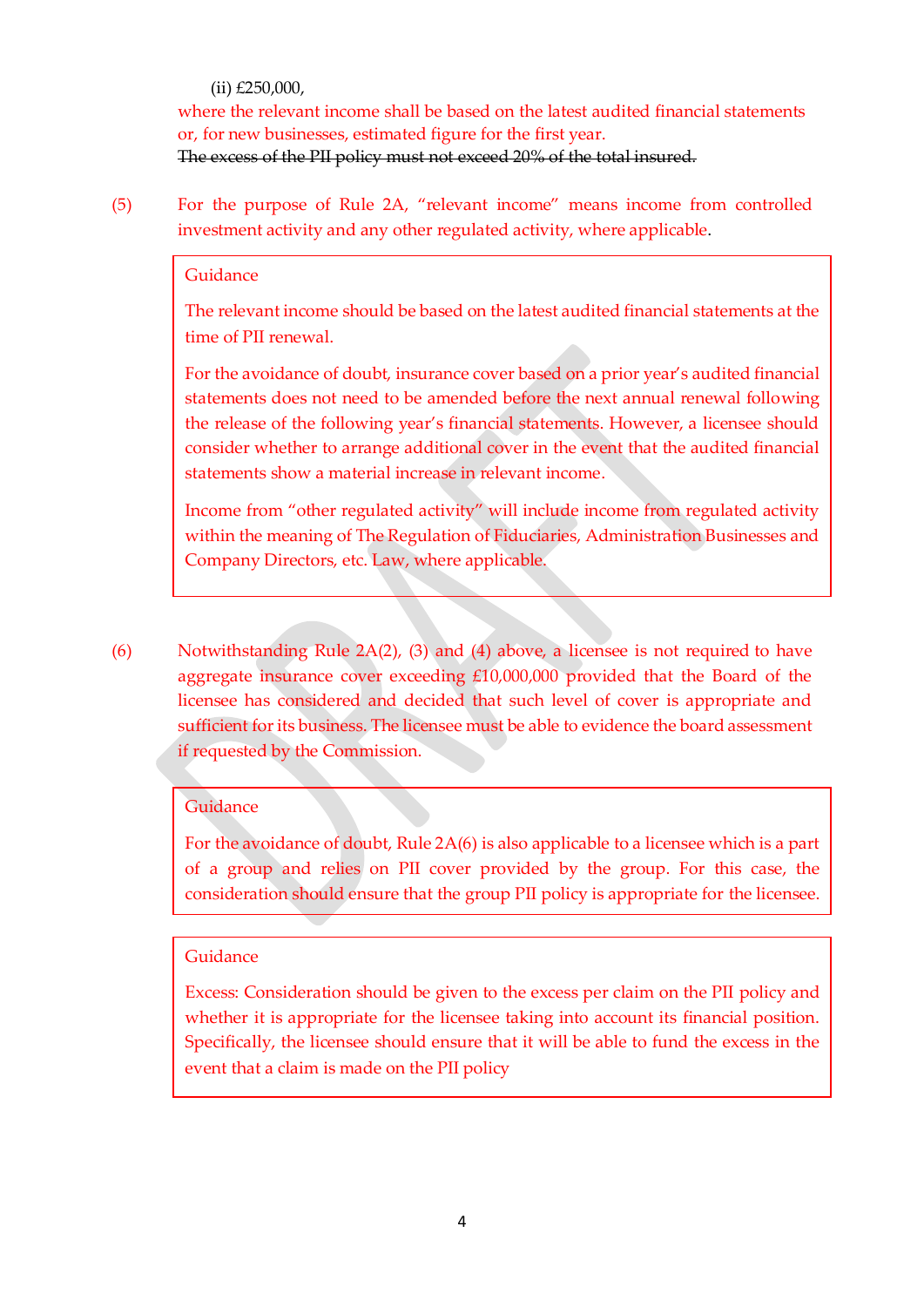- (7) Where the licensee also carries out unregulated activities, the licensee must consider whether the minimum indemnity limit of its PII policy and scope of the PII cover are appropriate for its businesses as a whole, taking into account possible claims that may also be arise from unregulated businesses.
- (8) Where a licensee also holds a licence under another Regulatory Law the licensee should meet the PII rules under whichever of the respective regimes requires the higher (or highest) aggregate minimum indemnity limit, unless otherwise instructed by the Commission.

### **Scope of cover**

- (9) A licensee must maintain at all times PII cover for
	- (a) negligence, errors, or omissions by the licensee or its employees;
	- (b) any liability for the dishonest or fraudulent acts of employees which may fall on the licensee;
	- (c) liabilities of its employees who, in the course of their duties to the licensee, perform functions in their own names;
	- (d) liabilities which the licensee might incur in any jurisdiction in which it should reasonably foresee that it may be held liable for damages and costs;
	- (e) where relevant, ombudsman awards; and
	- (f) legal defence costs.

### Guidance

Rule 2A(9)(a) – The Law defines "employee" as "*an individual who has entered into or who works under (or, where the employment has ceased, who worked under) a contract of employment*". For the purposes of this rule, the PII policies should therefore cover current and former employees\* and a person under contract to perform services or duties to or on behalf of the licensee.

\*Time limitation may apply to the period of cover for former employees, depends on the date after they ceased to be employed.

Rule 2A(9)(b) – In meeting this rule, some licensees may rely on a different insurance instrument for indemnity against such liabilities, provided that the licensee is satisfied with such insurance arrangement. PII policy wordings vary greatly, licensees should consider whether its PII policy provides the required scope of cover. For instance, these may be covered under "Crime", "Fraud" or "Fidelity" under its policy. Some PII policies may contain limitation on "dishonest or fraudulent acts" such as a carve out on deliberate dishonest acts. Where there is such limitation or exception, the licensee should assess whether the policy is considered appropriate for its business.

Rule 2A(9)(e) applies to licensees which carry out activities within scope of the Channel Islands Financial Ombudsman.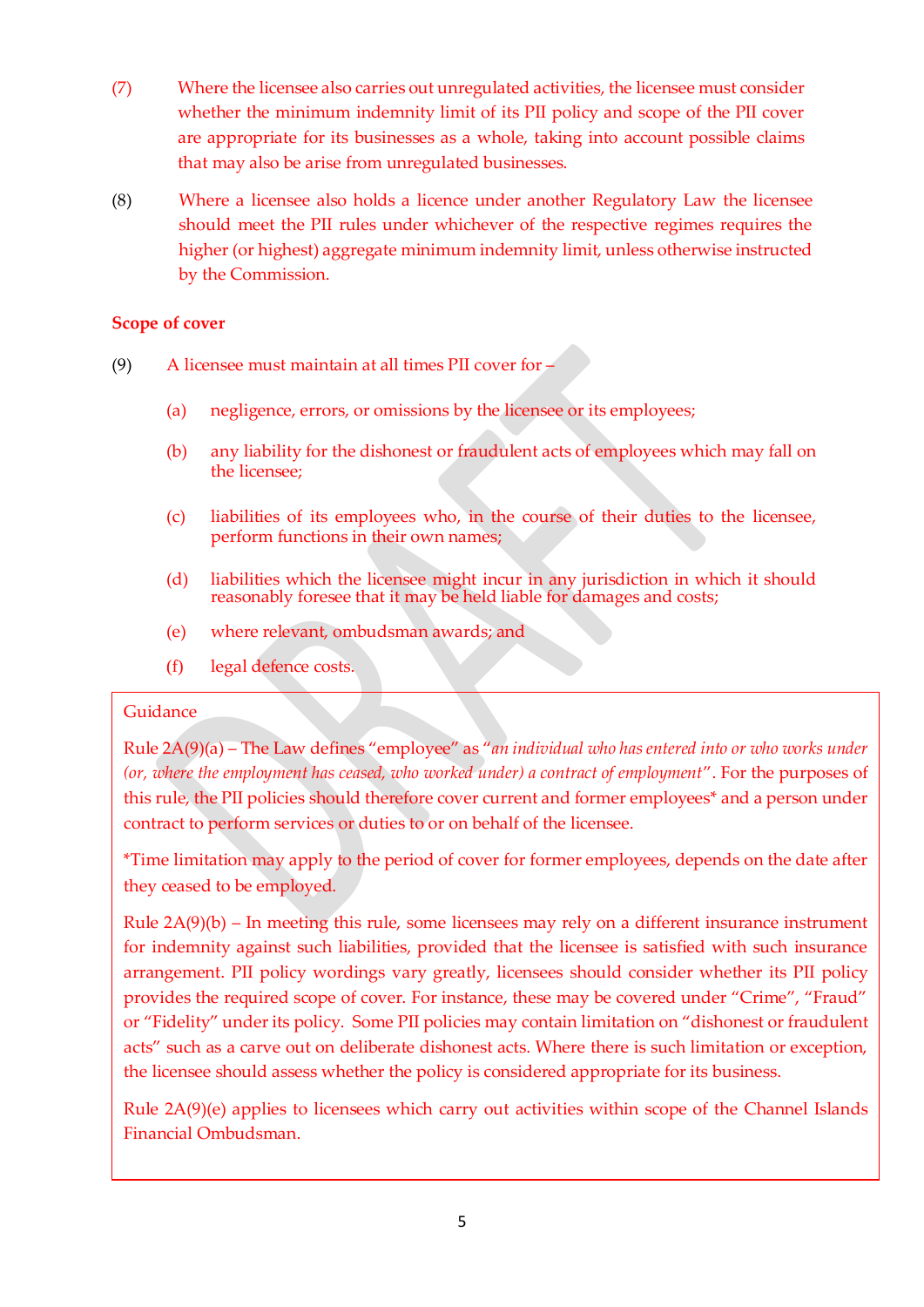#### **Captive Insurance**

(10) Where a licensee relies on captive insurance to meet requirements under this Part, the captive insurer must be licensed under the Insurance Business (Bailiwick of Guernsey) Law, 2002 or a captive insurer of an equivalent status in Jersey, Gibraltar, Bermuda, Isle of Man or a county which is a full member of the OECD.

#### **Guidance**

Notifications relating to PII: Principle 10 of the Principles of Conduct of Finance Business states that "A financial institution should deal with the Commission in an open and co-operative manner and keep the Commission promptly informed of anything concerning the financial institution which might reasonably be expected to be disclosed to it.". In this regard, when a licensee makes a notification under a PII policy to their insurer, the licensee should consider whether a notification should also be made to the Commission.